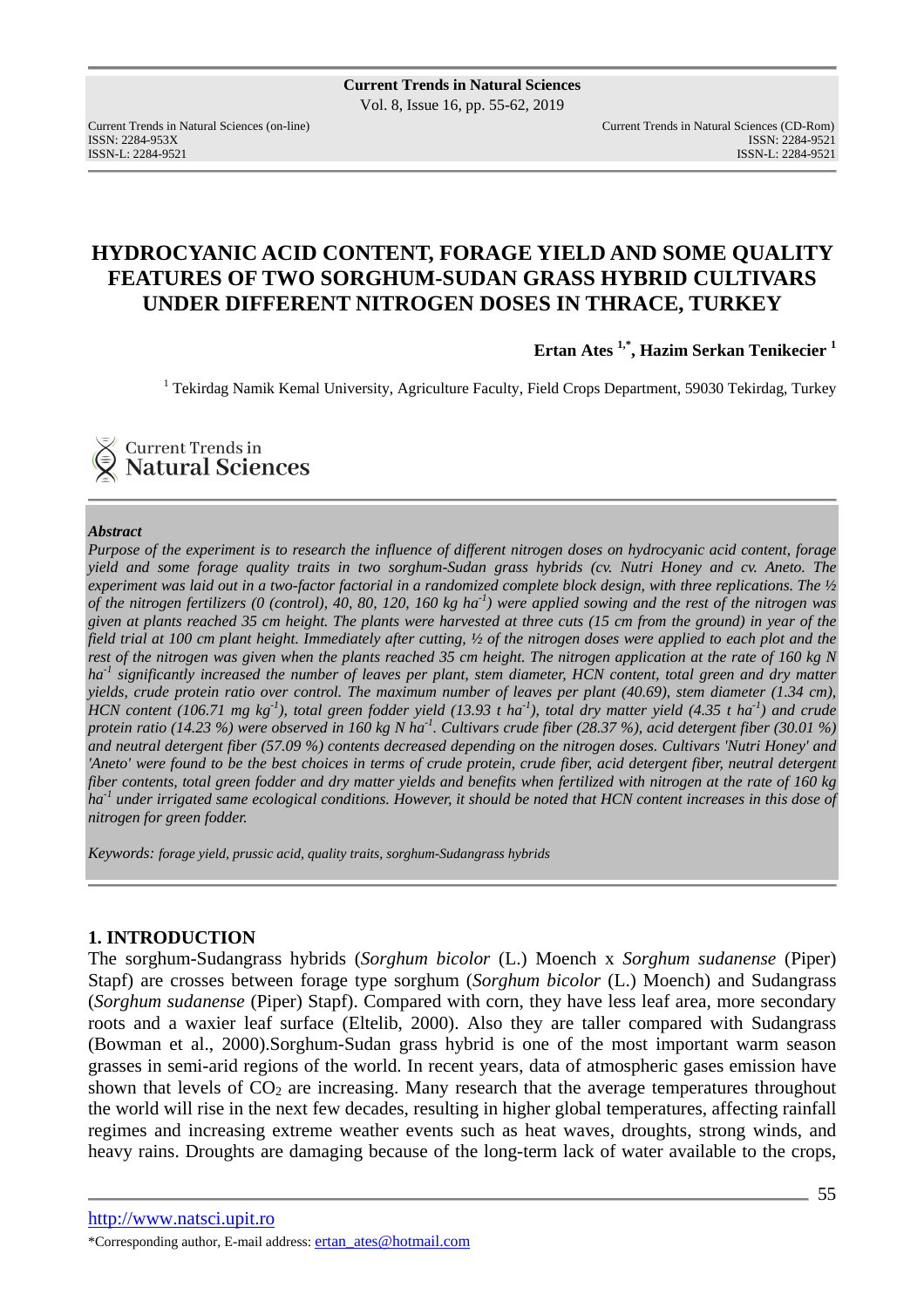Vol. 8, Issue 16, pp. 55-62, 2019

ISSN-L: 2284-9521 ISSN-L: 2284-9521

especially in semi-arid regions of the world (Ates, 2016). Sorghum-Sudan grass hybrids are a highly drought-tolerant forage crops. It is drought tolerant from corn (*Zea mays* L.). Therefore, recently, sorghum-Sudan grass hybrid cultivars are becoming popular as an annual summer forage option with many desirable features (Mut et al., 2017).

The optimum temperature for it growth is 25-30 °C. Sorghum-Sudan grass hybrids are adaptable to a wide range of soil conditions, but it grows best in loamy and clay-loamy soils. Ideally, soil pH should be in the range 5.5-7.0 for optimum crop development and forage yield. The biomass of sorghum-Sudan grass hybrid is usually used green fodder or for preparation of silage, while it is rarely used for the preparation of hay or grazing (Erić et al., 1999). Depending on use of the biomass (hay, silage, or herbage), suitable agronomic practices are applied (Glamočlija et al., 2011). If these plants are grown for fresh biomass or for grazing, sowing is denser, with higher consumption of seed per hectare, while for silage production, plants are grown on a larger vegetation area (Kruzin and Časovskih, 1997). Plant nutrition is of great importance for obtaining a higher yield and higher nutritive values of the forage crops (Glamočlija et al., 2011). Nitrogen (N) and other macro elements are major limiting nutrients for growth of forage grasses and other forage crops and this explains the improvement in forage yield by external supply of these elements to soils that are deficient in them (Tena and Beyene, 2011). Applications of macro and microelements have a direct effect on the proportion of plant N present as true protein. The N uptake by the plant increases rapidly with the amount of N application and this leads to build-up of nonproteinic organic N, thereby decreasing the proportion of proteinic N with increased amounts of N applied. The effect of N fertilization on the amino acid profile of proteinic N is not fully described. According to the effect of N fertilization on the crude protein (CP) con tent of forage grass, cell wall digestibility may be lowered on less fertilized swards (Peyraud and Astigarraga, 1998). The nitrogen requirement for crop production has traditionally been determined from field experimentation involving different rates of application of nitrogen fertilizer (Muchow, 1998). Mahmud et al. (2003) reported that application of nitrogen increased crude protein, fodder and dry matter yield in forage sorghum.

Cyanogenic glycoside compounds occur in at least 700-800 species of plants, including sorghum-Sudangrass hybrid varieties. Dhurrin, the most important cyanogenic glucoside, in the presence of the enzyme b-glucosidase releases sugar and hydrocyanic acid (HCN), a colorless very volatile liquid, considered one of the most toxic substances ever known. Ruminants are more susceptible to HCN intoxication compared to monogastric. The acidic stomach pH of monogastrics do not allow the enzyme linamarase to act and, therefore, the cyanide release slows down, allowing time for its elimination without reaching the lethal dose (Dowling and Mckenzie, 1993; Ateş, 2012; Simili et al., 2013). The early growth stages of sorghum-Sudangrass hybrid varieties are considered cyanogenic because they contain cyanogenic glycoside, esters that can release toxic substances when the plant structure breaks due to stress caused by grazing, trampling, drought, wilting, freezing, cutting or high N and potassium applications (Montagner, 2005; Simili et al., 2013). The objective of this investigation was to determine the effect of different nitrogen doses on hydrocyanic acid content, forage yield and some quality traits of two sorghum-Sudan grass hybrids (cv. Nutri Honey and cv. Aneto) in Thrace, Turkey.

# **2. MATERIALS AND METHODS**

The research was carried out in 2014-2015 on clay loam soil with pH 6.9 on the farm land Hanoglu/Muratli-Tekirdag in Turkey located at 41.0 °N, 27.0 °E, about 121 m altitude sea level,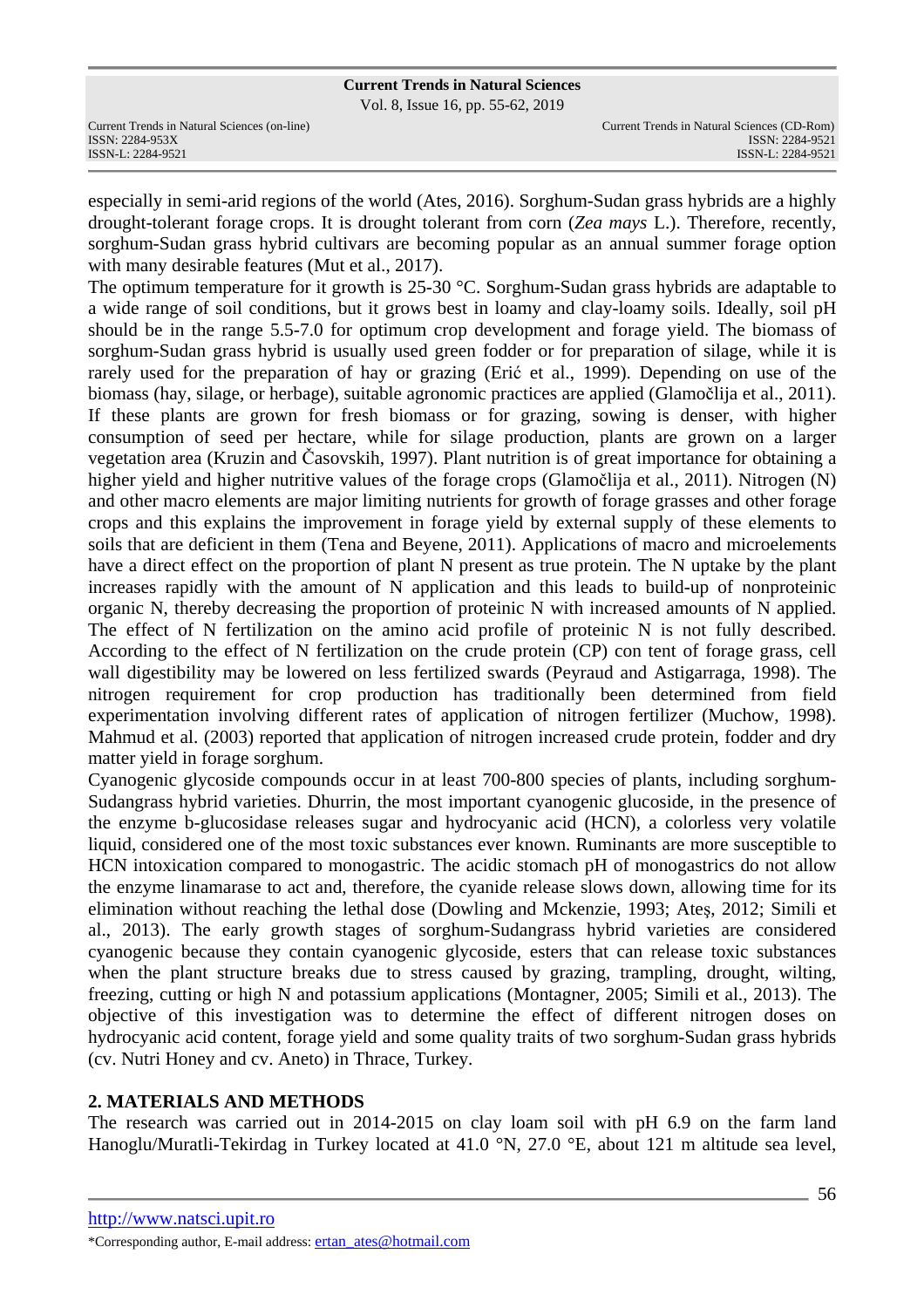Vol. 8, Issue 16, pp. 55-62, 2019

with a typical subtropical climate.The average rainfall of this area is 16 to 40 mm and average summer temperature is 21.53 °C.

The experiment was laid out in a two-factor factorial in a randomized complete block design, with three replications. Two varieties (cv. Nutri Honey and cv. Aneto) were used in the experiment. The varieties was sown in plots of 10 rows with a spacing of 35 cm and 5 m in length (Ateş, 2012). The net plot size is 10.50  $\text{m}^2$ . At each year, the seedswere sownat a rate of 80 kg ha<sup>-1</sup> (Avcioglu et al., 2009) during the second week of May and irrigation applied just after sowing and then irrigation was done after 12-15 days. The water supply required for the growing of sorghum x Sudangrass hybrids were fulfilled by irrigation because of inadequate precipitation during the growing season (May–September). <sup>1</sup>/<sub>2</sub> of the nitrogen fertilizers (0 (control), 40, 80, 120, 160 kg ha<sup>-1</sup>) were applied sowing and the rest of the nitrogen was given at plants reached 35 cm height. Ammonium nitrate as a source of nitrogen is used in the experiment. At each year, a basal fertilizer containing phosphorus (70 kg ha<sup>-1</sup>) was incorporated into the soil at the time of land preparation. The plants were harvested at three cuts (15 cm from the ground) in year of the field trial at 100 cm plant height. Immediately after cutting, ½ of the nitrogen doses were applied to each plot and the rest of the nitrogen was given when the plants reached 35 cm height.

The number of tiller per plant, number of leaves per plant, leaf/stem ratio and stem diameter (cm) were determined at ten plants (at 100 cm plant height) which is randomly. The stem diameter was measured with a between third and fourth node. Total green fodder yield (t ha<sup>-1</sup>) (in each year, at three cuts)was obtained in 2  $m^2$  quadrates, and calculated. Total dry matter yield (t ha<sup>-1</sup>) for those samples were calculated by drying approximately 500 g samples at 55 °C for 48 hour followed by storage for a further day at room temperature (Ates and Tekeli, 2007).

Dry plant samples were ground to small  $(51 \text{ mm})$  pieces and used for the analyses. The samples were analyzedfor HCN by the Guignardtest (AOAC, 2007). Then, the total HCN content in mg kg<sup>-</sup> <sup>1</sup> were calculated by the formula described by Bradbury et al. (1999) as follows:

Total HCN contents (mg  $kg^{-1}$ ) =396 x absorbance reading.

The samples were analyzed for N using procedures of the Association of Official Analytical Chemists (AOAC, 2007). Crude protein (CP) content (%) of the samples were calculated by multiplying N contents by a coefficient of 6.25. The crude fiber (CF), acid detergent fiber (ADF) and neutral detergent fiber (NDF) contents (%) were determined by Weende and Van Soest methods (AOAC, 2007; Van Soest et al., 1991). All samples were analyzed in triplicate. All data were analyzed statistically by analysis of variance using MSTAT-C software. The percentages were arcsine transformed before statistical analysis to ensure homogeneity of variance. Whenever the interaction with years was not significant, means of two years for treatments were compared using an ANOVA protected least significant difference (LSD) test.

# **3. RESULTS AND DISCUSSIONS**

The different N doses affected the HCN content, number of leaves per plant, leaf/stem ratio, stem diameter, CP, CF, NDF, ADF contents, total green fodder and dry matter yields (Table 1 and 2). Contrary to the CF, NDF and ADF ratios, the HCN content, CP ratio, number of leaves per plant, leaf/stem ratio, stem diameter, total green fodder and dry matter yields increased depending on the nitrogen doses.

The effects of N doses, cultivars and cultivar x nitrogen dose interaction on the number of tillers per plant (4.08-4.15) were not significant (Table 1). The effect of cultivars on leaf/stem ratio was found to be significant ( $P\Box 0.01$ ), whereas the number of leaves per plant (40.38-41.00) and leaf/stem ratio (0.85-0.88) were influenced significantly by cultivar x nitrogen dose interaction.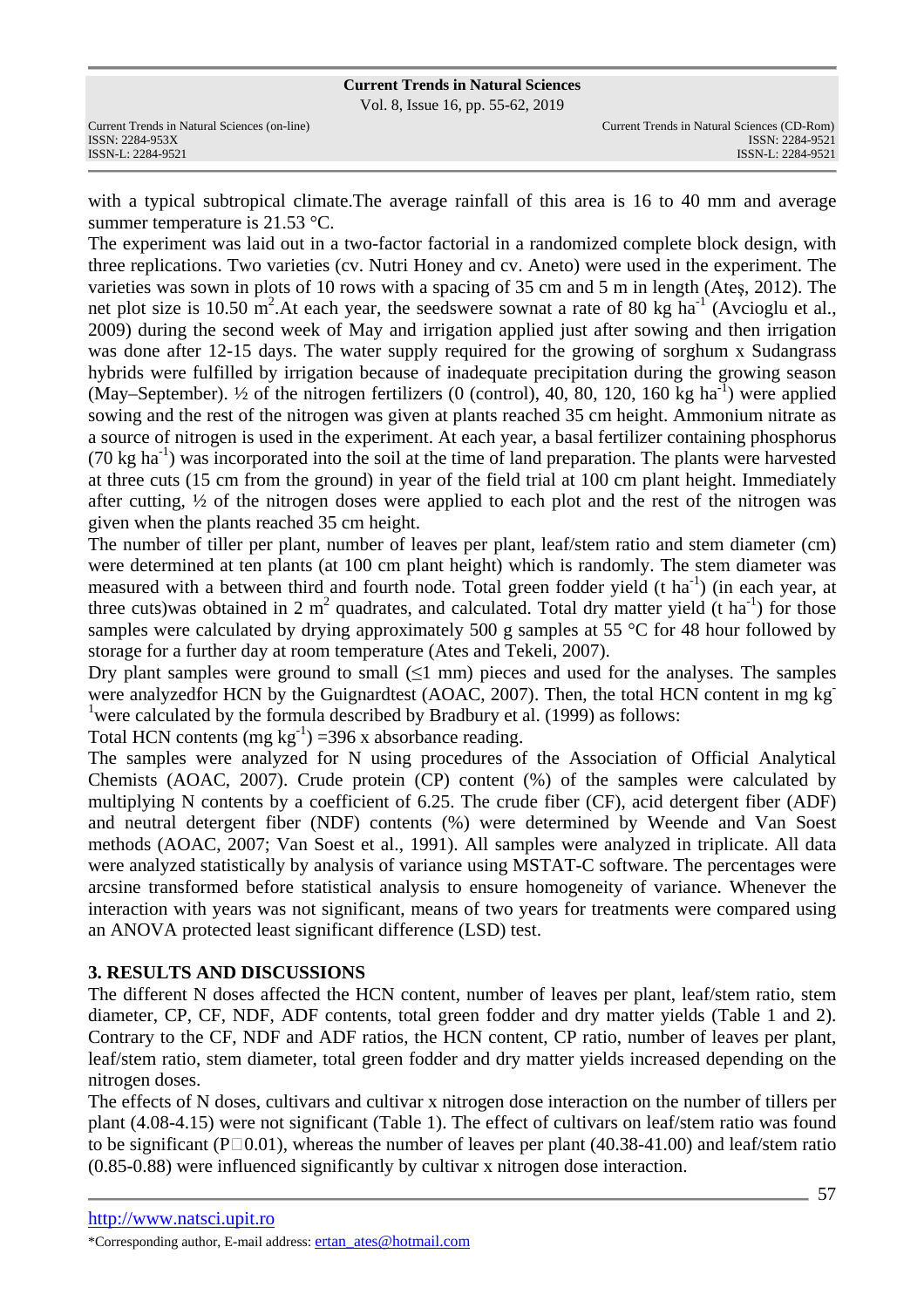Vol. 8, Issue 16, pp. 55-62, 2019

|                  | Nitrogen doses $(kg ha-1)$      |                                 |                   |                                                |        |                                   |  |
|------------------|---------------------------------|---------------------------------|-------------------|------------------------------------------------|--------|-----------------------------------|--|
|                  | $\boldsymbol{0}$                | 40                              | 80                | 120                                            | 160    | $Mean\overline{s}^{\overline{Y}}$ |  |
| <b>Varieties</b> | The number of tillers per plant |                                 |                   |                                                |        |                                   |  |
| Nutri Honey      | 4.08                            | 4.11                            | 4.10              | 4.13                                           | 4.13   | 4.11                              |  |
| Aneto            | 4.15                            | 4.12                            | 4.08              | 4.12                                           | 4.10   | 4.11                              |  |
| $Means†$         | 4.12                            | 4.12                            | 4.09              | 4.13                                           | 4.12   |                                   |  |
| <b>LSD</b>       | Cv: NS                          | $ND: N\overline{S}$             |                   | Cv x ND: NS                                    |        |                                   |  |
|                  |                                 |                                 |                   | The number of leaves per plant                 |        |                                   |  |
| Nutri Honey      | 25.30h                          | 32.10f                          | 35.36d            | 36.33c                                         | 41.00a | 34.02                             |  |
| Aneto            | 27.00g                          | 33.12e                          | 32.54e            | 37.74b                                         | 40.38a | 34.16                             |  |
| <b>Means</b>     | 26.15d                          | 32.61c                          | 33.95c            | 37.04b                                         | 40.69a |                                   |  |
| <b>LSD</b>       | Cv: NS                          | ND: 2.999*                      |                   | Cv x ND: 0.710**                               |        |                                   |  |
|                  |                                 |                                 | Leaf/stem ratio   |                                                |        |                                   |  |
| Nutri Honey      | 0.69d                           | 0.75c                           | 0.80 <sub>b</sub> | 0.86a                                          | 0.85a  | 0.79 <sub>b</sub>                 |  |
| Aneto            | 0.71d                           | 0.80 <sub>b</sub>               | 0.82 <sub>b</sub> | 0.87a                                          | 0.88a  | 0.82a                             |  |
| <b>Means</b>     | 0.70c                           | 0.78b                           | 0.81b             | 0.87a                                          | 0.87a  |                                   |  |
| <b>LSD</b>       | $Cv: 0.029**$                   | Cv x ND: 0.026**<br>ND: 0.051** |                   |                                                |        |                                   |  |
|                  |                                 |                                 |                   | Stem diameter (cm)                             |        |                                   |  |
| Nutri Honey      | 0.78                            | 0.91                            | 0.98              | 1.02                                           | 1.32   | 1.00                              |  |
| Aneto            | 0.80                            | 0.93                            | 0.98              | 1.10                                           | 1.35   | 1.03                              |  |
| <b>Means</b>     | 0.79d                           | 0.92c                           | 0.98b             | 1.06b                                          | 1.34a  |                                   |  |
| <b>LSD</b>       | Cv: NS                          | $ND: 0.125*$<br>Cv x ND: NS     |                   |                                                |        |                                   |  |
|                  |                                 |                                 |                   | Total green fodder yield (t ha <sup>-1</sup> ) |        |                                   |  |
| Nutri Honey      | 10.13                           | 11.33                           | 12.47             | 13.25                                          | 13.97  | 12.23                             |  |
| Aneto            | 10.29                           | 11.47                           | 12.65             | 13.20                                          | 13.89  | 12.30                             |  |
| <b>Means</b>     | 10.21e                          | 11.4d                           | 12.56c            | 13.23b                                         | 13.93a |                                   |  |
| <b>LSD</b>       | Cv: NS                          | $ND: 0.663*$                    |                   | Cv x ND: NS                                    |        |                                   |  |
|                  |                                 |                                 |                   | Total dry matter yield $(t \tilde{h} a^{-1})$  |        |                                   |  |
| Nutri Honey      | 2.99                            | 3.22                            | 3.89              | 4.22                                           | 4.50   | 3.76                              |  |
| Aneto            | 2.93                            | 3.17                            | 3.92              | 4.19                                           | 4.20   | 3.68                              |  |
| <b>Means</b>     | 2.96e                           | 3.20d                           | 3.91c             | 4.21 <sub>b</sub>                              | 4.35a  |                                   |  |
| <b>LSD</b>       | Cv: NS                          | ND: 0.134*                      |                   | Cv x ND: NS                                    |        |                                   |  |

| Table 1. The some morphological properties, total green fodder and dry matter yields of sorghum-Sudan |  |
|-------------------------------------------------------------------------------------------------------|--|
| grass cultivars $(Cv)$ under different nitrogen doses $(ND)$ (means of two years)                     |  |

\**P<0.05*, \*\**P*<0.01, NS: *P*>0.01 and 0.05,†The means different nitrogen doses of with different letter for the same row are significantly different. <sup>¥</sup>Sorghum-sudangrass hybrid cultivars means and nitrogen doses x cultivar interactions with different letter of the column are significantly different.

The cultivar 'Aneto' exhibited higher value than other cultivar for the leaf/stem ratio (0.82) (P<0.01). The plant height, main stem length, number of branches per plant, the number of tiller per plant, stem diameter, number of leaves per plant, leaf length and leaf weight are important characters used to determine green fodder yield and dry matter yield (Ate and Servet, 2004); besides, leaf length, leaf weight, leaf/stem ratio, protein, fiber and mineral contents are important traits for forage quality (Ates, 2011). Moreover, sorghum-Sudan grass hybrids, sorghum and Sudan grass cultivars show good response to nitrogen application. Contrary our results, Lourenco et al. (1993) reported that the application of nitrogen fertilizer up to 100 kg N ha<sup>-1</sup> increased tiller numbers of Sudan grass. Iptas and Brohi (2002) found that higher nitrogen rates continued to increase the number of tillers per plant rather than the number of plants per unit area. Mustafa

\*Corresponding author, E-mail address: ertan\_ates@hotmail.com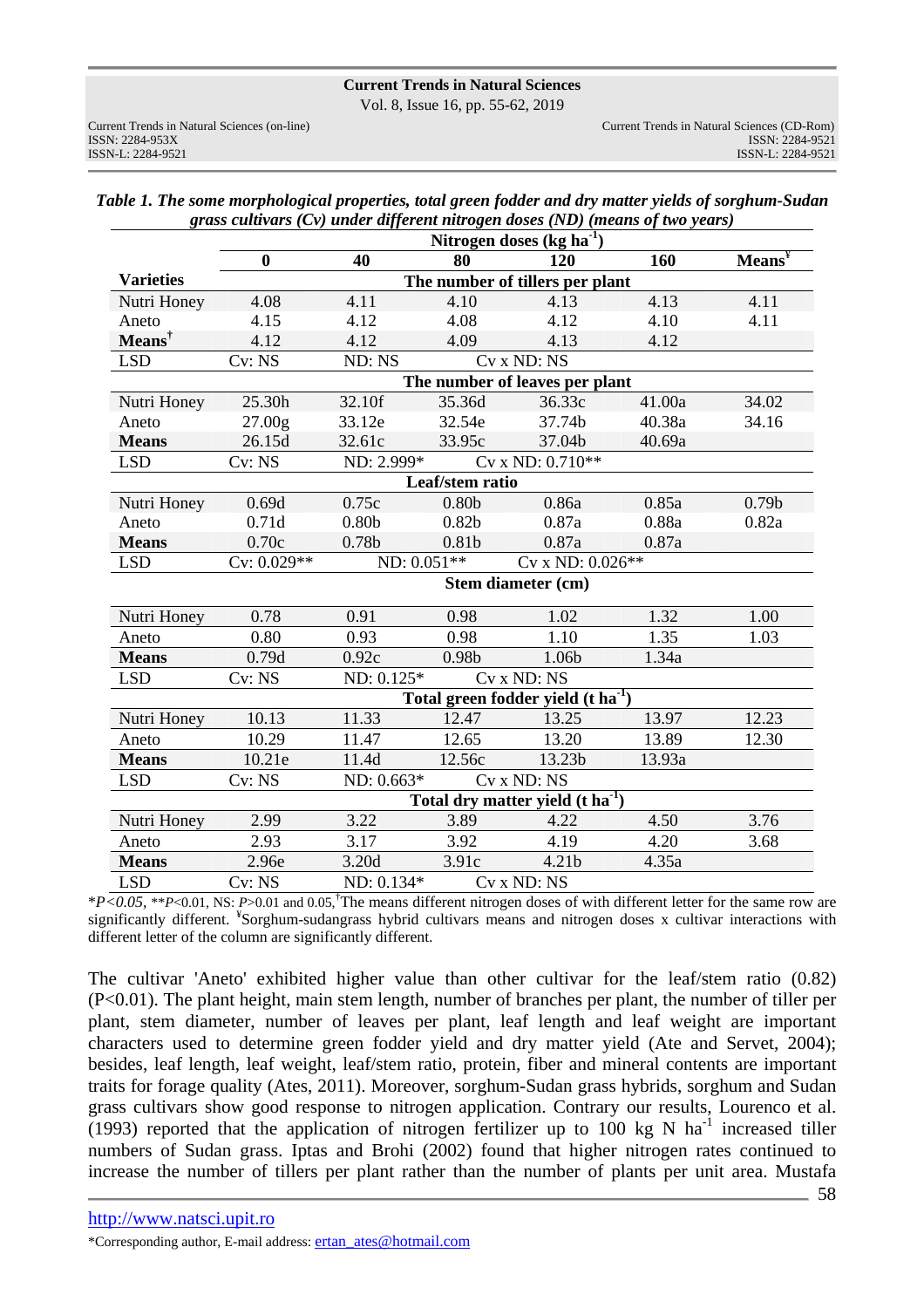Vol. 8, Issue 16, pp. 55-62, 2019

|                                              | VOI. 0, ISSUE TO, $pp. JJ-UZ$ , $ZUIJ$      |
|----------------------------------------------|---------------------------------------------|
| Current Trends in Natural Sciences (on-line) | Current Trends in Natural Sciences (CD-Rom) |
| ISSN: 2284-953X                              | ISSN: 2284-9521                             |
| ISSN-L: 2284-9521                            | ISSN-L: 2284-9521                           |

(1995), who investigated the effect of nitrogen fertilizer dose and time of application on the growth and yield of four sorghum hybrids, reported application of nitrogen, has little effect on number of leaves per plant. Simili et al. (2013) investigated growth rate of sorghum x Sudan grass hybrid during fall and reported a leaf/stem ratio 0.5 for its.

|                  |          |                                      | doses (ND) (means of two years) |             |         |              |  |  |
|------------------|----------|--------------------------------------|---------------------------------|-------------|---------|--------------|--|--|
|                  |          | Nitrogen doses (kg ha $^{-1}$ )      |                                 |             |         |              |  |  |
|                  | $\bf{0}$ | 40                                   | 80                              | <b>120</b>  | 160     | <b>Means</b> |  |  |
| <b>Varieties</b> |          | $HCN$ content (mg kg <sup>-1</sup> ) |                                 |             |         |              |  |  |
| Nutri Honey      | 66.71    | 70.13                                | 85.74                           | 95.56       | 105.67  | 84.76        |  |  |
| Aneto            | 65.98    | 70.45                                | 84.94                           | 96.00       | 107.75  | 85.02        |  |  |
| $Means†$         | 66.35e   | 70.29d                               | 85.34c                          | 95.78b      | 106.71a |              |  |  |
| <b>LSD</b>       | Cv: NS   | ND: 2.733*                           |                                 | Cv x ND: NS |         |              |  |  |
|                  | $CP($ %) |                                      |                                 |             |         |              |  |  |
| Nutri Honey      | 10.90    | 11.20                                | 12.33                           | 13.41       | 14.27   | 12.42        |  |  |
| Aneto            | 10.88    | 11.45                                | 12.50                           | 13.39       | 14.18   | 12.48        |  |  |
| <b>Means</b>     | 10.89d   | 11.33d                               | 12.42c                          | 13.40b      | 14.23a  |              |  |  |
| <b>LSD</b>       | Cv: NS   | ND: 0.651**                          |                                 | Cv x ND: NS |         |              |  |  |
|                  |          |                                      | CF(%)                           |             |         |              |  |  |
| Nutri Honey      | 32.17    | 31.50                                | 30.78                           | 29.88       | 28.41   | 30.55        |  |  |
| Aneto            | 31.98    | 31.25                                | 30.54                           | 29.74       | 28.33   | 30.37        |  |  |
| <b>Means</b>     | 32.08a   | 31.38b                               | 30.66c                          | 29.81d      | 28.37e  |              |  |  |
| <b>LSD</b>       | Cv: NS   | ND: 0.598**<br>Cv x ND: NS           |                                 |             |         |              |  |  |
|                  |          | NDF(%)                               |                                 |             |         |              |  |  |
| Nutri Honey      | 61.23    | 60.55                                | 59.12                           | 58.11       | 57.20   | 59.24        |  |  |
| Aneto            | 61.45    | 60.21                                | 58.98                           | 58.00       | 56.98   | 59.12        |  |  |
| <b>Means</b>     | 61.34a   | 60.38b                               | 59.05c                          | 58.06d      | 57.09e  |              |  |  |
| <b>LSD</b>       | Cv: NS   | ND: 0.886**                          |                                 | Cv x ND: NS |         |              |  |  |
| ADF $(\% )$      |          |                                      |                                 |             |         |              |  |  |
| Nutri Honey      | 35.41    | 35.03                                | 33.66                           | 31.74       | 30.05   | 33.18        |  |  |
| Aneto            | 35.00    | 34.89                                | 33.49                           | 31.84       | 29.97   | 33.04        |  |  |
| <b>Means</b>     | 35.21a   | 34.96b                               | 33.58c                          | 31.79d      | 30.01e  |              |  |  |
| <b>LSD</b>       | Cv: NS   | ND: 0.235**                          |                                 | Cv x ND: NS |         |              |  |  |

| Table 2. The HCN content and some quality traits of sorghum-sudangrass cultivars $(Cv)$ under different nitrogen |
|------------------------------------------------------------------------------------------------------------------|
| <i>doses (ND)</i> ( <i>means of two years</i> )                                                                  |

\**P<0.05*, \*\**P*<0.01, NS: *P*>0.01 and 0.05,†The means different nitrogen doses of with different letter for the same row are significantly different.

160 kg N ha<sup>-1</sup> application significantly increased HCN (106.71 mg kg<sup>-1</sup>), CP (14.23 %), stem diameter (1.34 cm), total green fodder (13. 93 t ha<sup>-1</sup>) and dry matter (4.35 t ha<sup>-1</sup>) yields compared to other doses(Table 1 and 2). The main criteria for the evaluation of the nutritional value are the increase of digestible matter and the decrease of lignin and HCN content for fodder sorghum, Sudan grass and their hybrids. Nitrogen used in plant nutrition had no influence on increasing the total digestible substance content in dried biomass samples. Fodder sorghum, Sudan grass and their hybrids are plants with a strong root system and good suction power, and they are well capable of using unused nitrogen salts necessary for the nutrition of preceding crops (Glamočlija et al. 2011). Hydrocyanic acid content is heritable and subjected to modification through selection and breeding, as well as by climate, stage of maturity, stunting of plant, type of soil and fertilizer (Khatri et al., 1997). Nitrogen application is considered essential for growth and regrowth during growing season.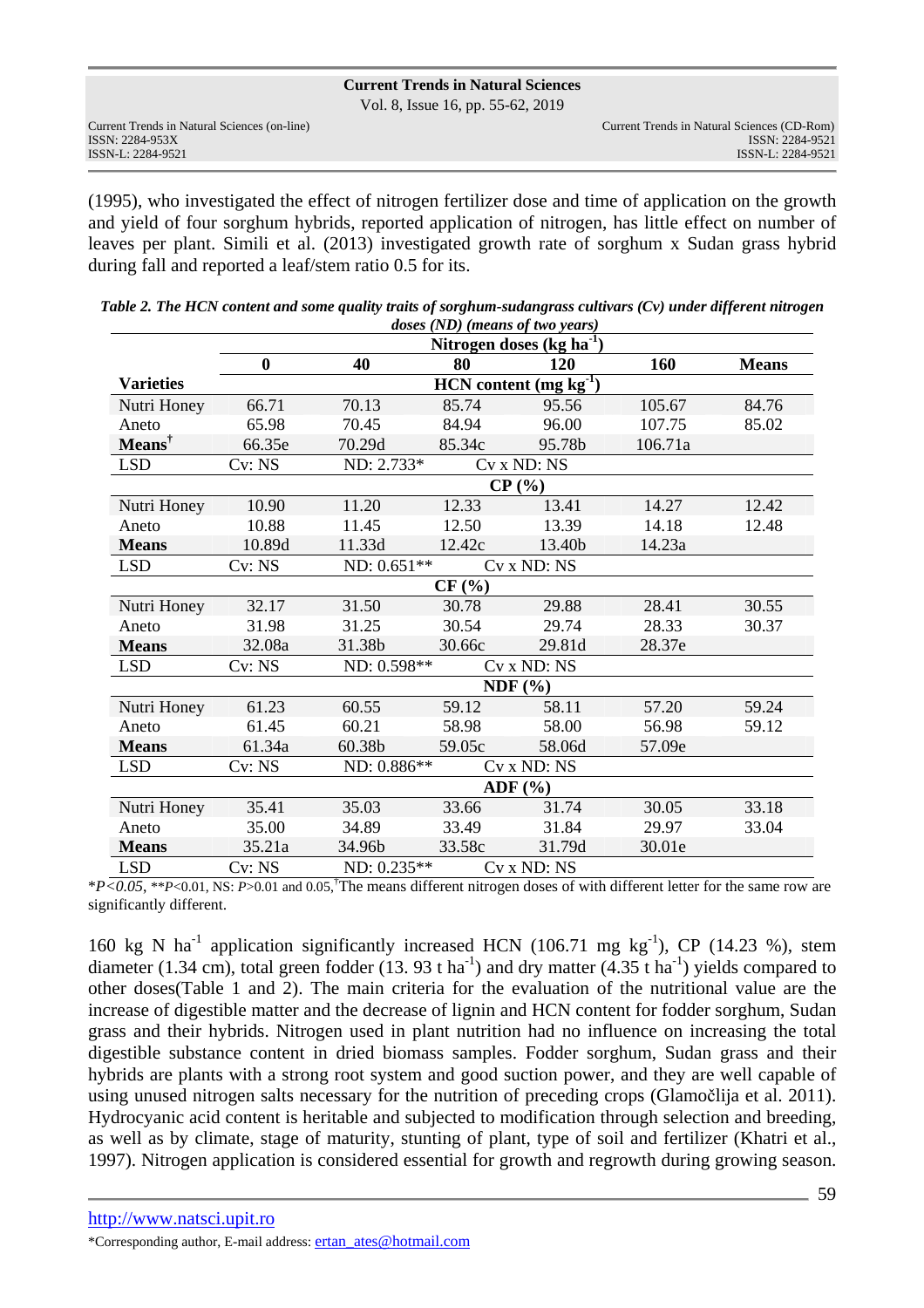Vol. 8, Issue 16, pp. 55-62, 2019

Current Trends in Natural Sciences (on-line) Current Trends in Natural Sciences (CD-Rom)

However, higher level of nitrogen application may increase HCN contents of forage sorghum; ultimately poisoning animals (Aziz-Abdel and Abdel-Gwad, 2008; Sher et al. 2012). Wheeler et al.(1990) studied the sorghum-Sudan grass hybrids and reported strong influence of nitrogen fertilization and plant age on the HCN contents in the leaves. Bahrani and Ghenateghestani (2004) reported an increase of 55% higher HCN content with nitrogen application in forage sorghum. Sher et al. (2014) found the fertilizing sorghum forage with 120 kg N ha<sup>-1</sup> produced the highest HCN content (21.5 and 13.4 mg/100 g) at booting and 50 % heading stage, respectively while the lowest HCN content of 17.8 and 11.0 mg/100g was determined in control treatment where no fertilizer was applied. They reported the increase of HCN content (21-22%) was more with the application of 120 kg N ha<sup>-1</sup> when compared with control treatment (0 kg N ha<sup>-1</sup>). Similarly, Wheeler et al.(1980) revealed 28% increase in HCN by applying nitrogen fertilizer. Aziz-Abdel and Abdel-Gowd (2008) reported that increase in nitrogen application resulted in enhanced HCN in sorghum. Afzal et al.(2012) reported that application of urea increased the fresh and dry weight of multicut sorghum. Mut et al. (2017) determined that the hay yield ranged between 7.67 and 8.31 t ha<sup>-1</sup> among Sudan grass and sorghum-Sudan grass hybrids. Total green fodder and dry matter yields of sorghum species determined in the present research was similar to Mut et al. (2017).

Data regarding CF (28.37 %), NDF (57.09 %) and ADF (30.01 %) ratios in sorghum-Sudan grass hybrids have lowest ratios by applying N at the 160 kg ha<sup>-1</sup> (Table 2). Forage grasses are higher in NDF, ADF and ADL at a given stage of growth than forage legumes. The quality of forage crops is best estimated by their potential dry matter intake and dry matter digestibility, which are determined by the NDF and ADF fractions, respectively. Both NDF and ADF increase as the plant matures causing a decline in the quality of the forage (Linn and Kuehn, 1997; Ates, 2016). Effects of different nitrogen rates on hay yield and some quality traits of Sudan grass and sorghum x Sudan grass hybrid varieties were studied by Gulumser and Mut (2016), who reported the average plant height, leaf ratio, hay yield, crude protein ratio, crude protein yield, ADF and NDF ratio were ranged from 200.9–205.5 cm, 36.02–39.90 %, 1.39–2.55 t da<sup>-1</sup>, 8.17–11.90 %, 113.5–304.9 kg ha<sup>-1</sup>, 37.51–40.31 % and 62.59–67.34 % in the 2013-2014 respectively.Mut et al. (2017) reported that NDF and ADF contents in sorghum-Sudan grass hybrids ranged from 67.27 to 67.62 % and 36.55 to 36.73 %, respectively. The results were similar to those reported by these researchers.

# **4. CONCLUSIONS**

From the results of two years field experiments, Nutri Honey and Aneto cultivars were found to be the best choices in terms of CP, CF, ADF, NDF contents, total green fodder and dry matter yields and benefits when fertilized with nitrogen at the rate of  $160 \text{ kg}$  ha<sup>-1</sup> under irrigated same ecological conditions. However, it should be noted that HCN content increases in this dose of nitrogen for green fodder.

## **5. REFERENCES**

- Afzal, M., Ahmad, A., Ahmad, A.U.H. (2012). Effect of nitrogen on growth and yield of sorghum forage (*Sorghum bicolor* L. Moench cv.) under three cuttings system. *Cercetãri Agronomice în Moldova*, 45, 57-64.
- AOAC. (2007).Official Methods of Analysis of AOAC International. 18<sup>th</sup> Ed, Revision 2, Association of Official Analytical Chemists, USA.
- Ate, E., Servet, A. (2004).Effects of row distances and cutting dates on herb yield and some morphological characters of Persian clover (*Trifoliumresupinatum*L.). *Cuban J AgricSci*, 38, 317-321.
- Ates, E. (2011). Determination of forage yield and its components in blue melilot (*Melilotuscaerulea*(L.) Desr.) grown in the western region of Turkey. *Cuban J AgricSci*, 45, 299-302.
- Ates, E. (2016).Determining drought tolerance of new fodder pea and Persian clover genotypes at the germination and early seedling stages**.** *Fresenius Environmental Bulletin*, 25, 6020-6029.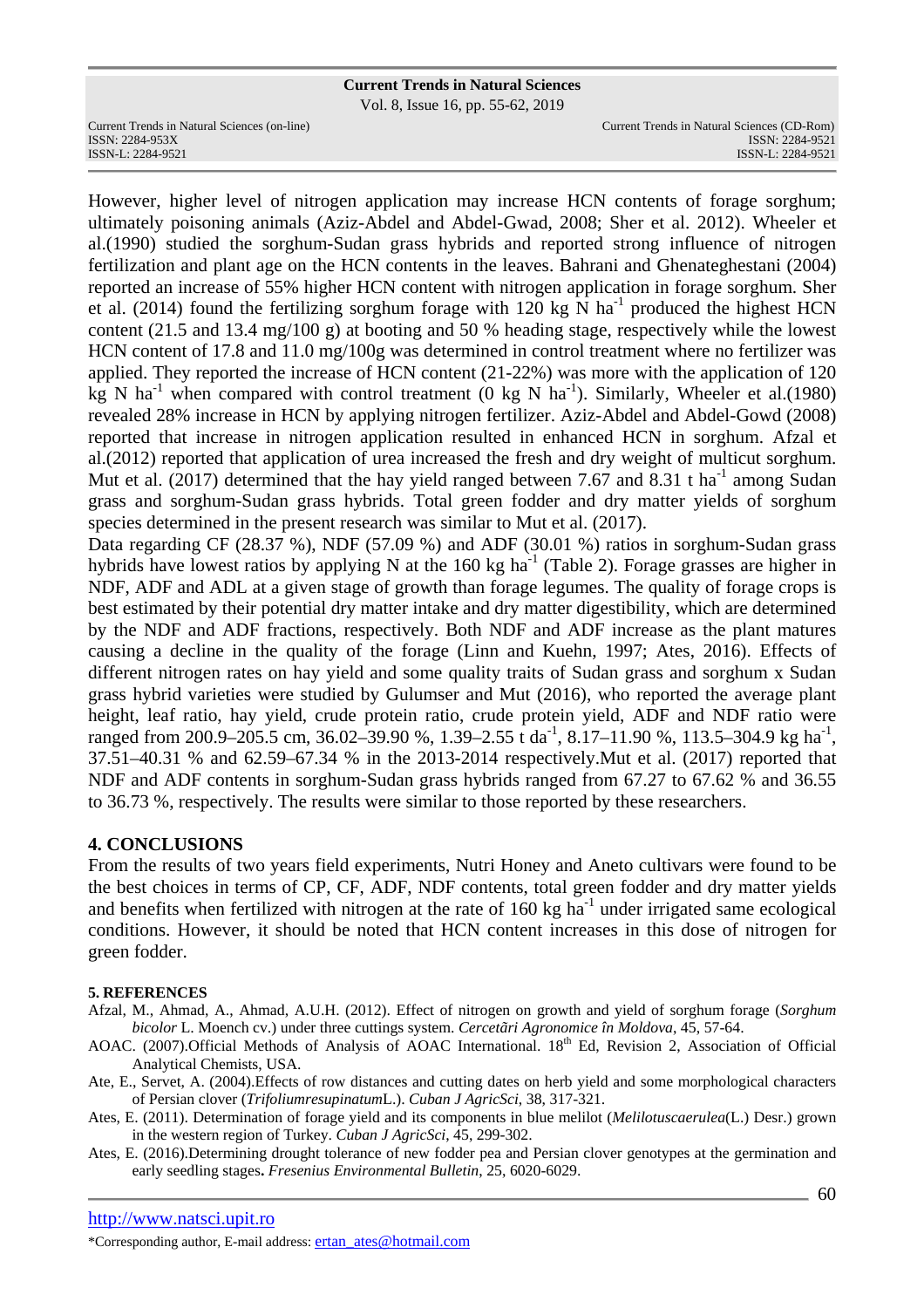Vol. 8, Issue 16, pp. 55-62, 2019

| Current Trends in Natural Sciences (on-line) | Current Trends in Natural Sciences (CD-Rom) |
|----------------------------------------------|---------------------------------------------|
| ISSN: 2284-953X                              | ISSN: 2284-9521                             |
| ISSN-L: 2284-9521                            | ISSN-L: 2284-9521                           |

- Ates, E. (2016). The effect of different growth stages on some forage quality characters of the leaf and stem in four newly developed genotypes of blue melilot (*Melilotuscaeruleus*(L.) Desr.). *Greener Journal of Plant Breeding and Crop Science*, 4, 87-93.
- Ates, E., Tekeli, A.S. (2007). Salinity tolerance of Persian clover (*Trifoliumresupinatum*L. var. *majus*Boiss.) lines at germination and seedling stages. *World J AgricSci*, 3, 71.
- Ateş, E. (2012). Sorgum x SudanotuMelezi (*Sorghum bicolor* (L.) Moench x *Sorghum sudanense* (Piper) Stapf). *HasadHayvancılık*, 28 (327), 70-71.
- Avcıoğlu, R., Geren, H., Kavut, Y.T. (2009). Sorgum Sudanotu SorgumxSudanotu Melezi [Sorghum Sudanese SorghumxSudanese Hybrid]. In: Avcıoğlu R, Hatipoğlu, R, Karadağ Y (eds), *Yembitkileri Buğdaygil ve Diğer familyalardan Yem Bitkileri* [Forage Crops From Wheat and Other Families], T.C. Tarım ve Köyişleri Bakanlığı Tarımsal Üretim ve Geliştirme Genel Müdürlüğü, T.C. Tarım ve Köyişleri Bakanlığı Yayınları, İzmir.
- Aziz-Abdel, T.K., Abdel-Gwad, M.A.S. (2008). Yield and quality of tunis grass as affected by plant height at cutting and N fertilizer. *Animal AgricSci (Cairo)*, 53, 157-169.
- Bahrani, M.J., Ghenateghestani, A.D. (2004). Summer forage sorghum yield, protein and prussic acid contents as affected by plant density and nitrogen top dressing. *J AgricSciTechnol*, 6, 73-83.
- Bowman, G., Shirley, C., Cramer, C. (2000). Managing Cover Crops Profitably. DIANE Publishing, USA, pp 80-82.
- Bradbury, G.M., Egan, S.V., Bradbury, J.H.. (1999). Picrate paper kits for determination of total cyanogens in cassava roots and all forms of cyanogens in cassava products. *J Sci Food Agric*, 79, 593-601.
- Dowling, R.M., Mckenzie, R.A. (1993). Poisonous Plants a Field Guide. Department of primary industries, Queensland, Australia.
- Eltelib, H.A.M. (2000). Effect of time of nitrogen application on growth, yield and quality of four forage sorghum cultivars. M.Sc. Theses, Department of Agronomy, Faculty of Agriculture, University of Khartoum, Sudan.
- Erić, P., Ćupina, B., Mihailović, V., Pataki, I. (1999). Specifi čnosti tehnoligije proizvodnje krmnog sirka i sudanske trave pri različitim načinima njihovog korišćenja [Specificity of the technology of production of forage sorghum and sudan grass in different ways of their use], *Zbornik Radova Instituta za Ratarstvo i Povrtarstvo*, 31, 225-223.
- Glamočlija, Đ., Janković, S., Rakić, S., Maletić, R., Ikanović, J., Lakić, Ž. (2011). Effects of nitrogen and harvesting time on chemical composition of biomass of Sudan grass, fodder sorghum, and their hybrid. *Turk J Agric For*, 35, 127-138.
- Gulumser, D.D., Mut, H. (2016). Effects of different Nitrogen rates on hay yield and some quality traits of Sudan grass and sorghum x Sudan grass hybrid varieties. *Options Méditerranéennes: Série A. SéminairesMéditerranéen*s, 114, 253-257.
- Iptas, S., Brohi, A.R. (2002). Effect of nitrogen rates and methods of nitrogen application on dry matter yield and some characters of sorghum-Sudangrass hybrid. *ActaAgriculturaeScandinavica, section-B, Soil and Plant Science,* 52: 96-100.
- Khatri, A., Khan, I.A., Siddiqui, S.H., Ahmed, M., Saddiqui, K.A. (1997). *In vitro* culture of indigenous and exerted banana clones for maximizing multiplication. *Pakistan J Bot,* 29, 143-150.
- Linn, J., Kuehn, C. (1997). The effects of forage quality on performance and cost of feeding lactating dairy cows. Western Canadian Dairy Seminar 1997 Proceedings, Department of Agricultural, Food & Nutritional Science 4-10 Agriculture/Forestry Centre University of Alberta Edmonton, AB, Canada.
- Lourenco, M.E.V., Da Silva, M., Mendes, L.M.B., Frangoso, M.A.C., Beusichem, M.L. (1993). Yield and quality of irrigated summer annual forages in southern Portugal as affected by nitrogen fertilization. *Developments in Plant and Soil Sciences*, 53, 417-423.
- Mahmud, K., Ahmad, I., Ayub, M. (2003). Effect of nitrogen and phosphorus on the fodder yield and quality of two sorghum cultivars (*Sorghum bicolor* L.). *Journal of Agricultural and Biological Science,* 5, 61-63.
- Montagner, D.B., Rocha, M.G., Nörnberg, J.L., Chielle, Z.G., Mondadori, R.G., Estivalet, R.C., Calegari, C.(2005). Características agronômicas e bromatológicas de cultivares avaliados no ensaio sul-rio-grandense de sorgo forrageiro. *R Bras Agrociência Pelotas*, 11, 447-452.
- Muchow, R.C. (1998). Nitrogen utilization efficiency in maize and grain sorghum. *Field Crops Research*, 56, 209-216.
- Mustafa, H.A. (1995). Effect of Nitrogen Fertilizer Dose and Time of Application on the Growth and Yield of Four Sorghum Hybrids. M.Sc. Thesis, University of Khartoum, Faculty of Agriculture, Sudan.
- Mut, H., Gulumser, E., Dogrusoz, M.C., Basaran, U. (2017). Effect of different nitrogen levels on hay yield and some quality traits of Sudan grass and sorghum x Sudan grass hybrids. *Animal Nutrition and Feed Technology*, 17, 269-278.

http://www.natsci.upit.ro \*Corresponding author, E-mail address: ertan\_ates@hotmail.com